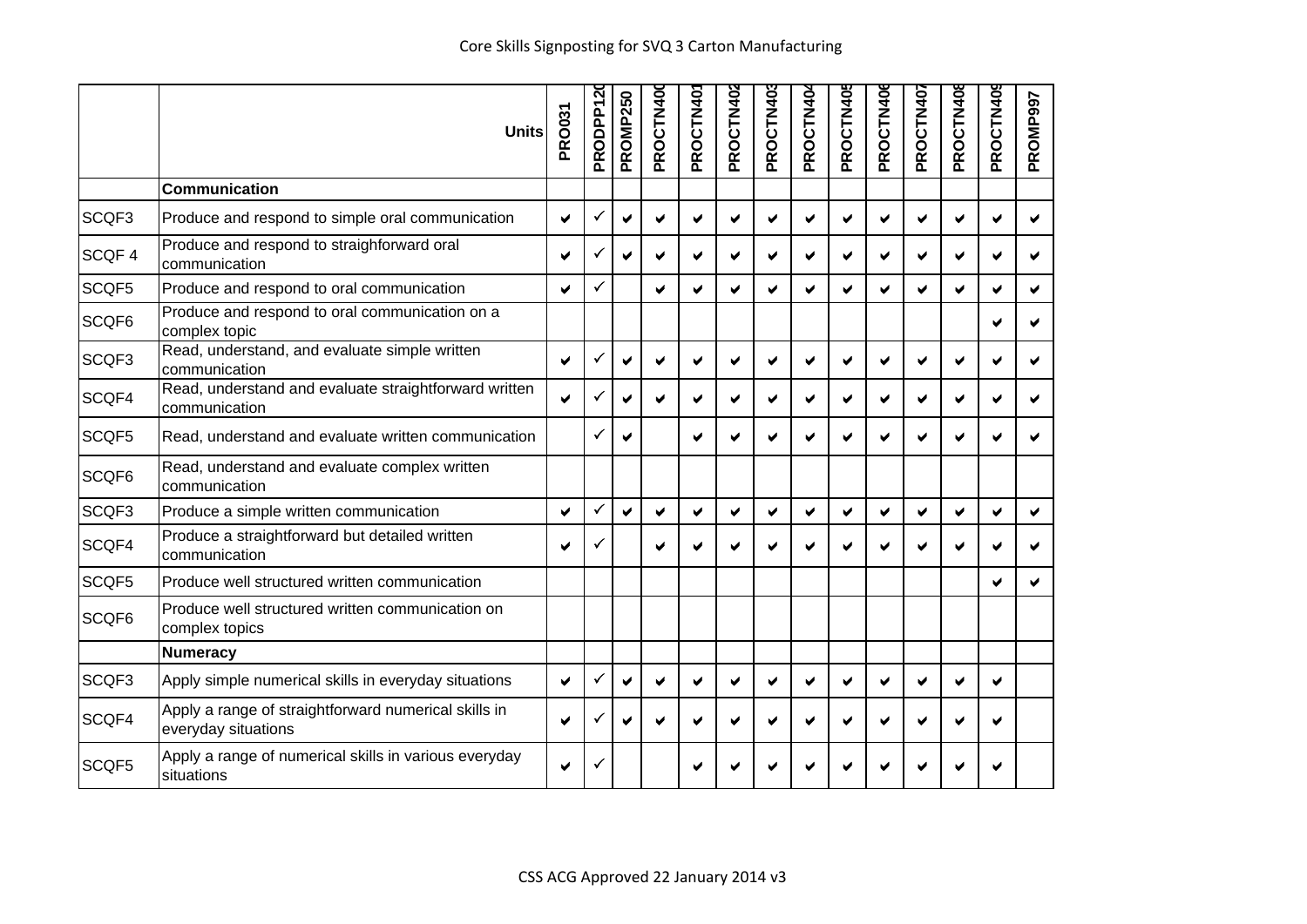| SCQF6 | Apply in combination a wide range of numerical<br>methods to solve complex problems in everyday and<br>specialised situations |   |              |                      |   |   |   |                      |   |   |   |   |                       |   |  |
|-------|-------------------------------------------------------------------------------------------------------------------------------|---|--------------|----------------------|---|---|---|----------------------|---|---|---|---|-----------------------|---|--|
|       | <b>Problem Solving</b>                                                                                                        |   |              |                      |   |   |   |                      |   |   |   |   |                       |   |  |
| SCQF3 | Analyse a simple situation or issue                                                                                           | ✔ |              | $\blacktriangledown$ | ✔ | ✔ | v | ✔                    | ✔ | ✔ | ✔ | V | ✔                     |   |  |
| SCQF4 | Analyse a straightforward situation or issue                                                                                  | ✔ | ✓            | ✔                    | ✔ | ✔ | ✔ | ✔                    | ✔ | ✔ | ✔ | ✔ | ✔                     | ✔ |  |
| SCQF5 | Analyse a situation or issue                                                                                                  | ✔ | $\checkmark$ | ✔                    | ✔ | V | V | ✔                    | V | V |   |   | $\blacktriangleright$ |   |  |
| SCQF6 | Analyse a complex situation or issue                                                                                          |   |              |                      |   |   |   |                      |   |   |   |   |                       |   |  |
| SCQF3 | Plan, organise and complete a simple task                                                                                     | ✔ | ✓            | ✔                    | ✔ | ✔ | ✔ | ✔                    | ✔ | ✔ |   | ✔ | ✔                     | ✔ |  |
| SCQF4 | Plan, organise and complete a straightforward task                                                                            | ✔ | ✓            | $\blacktriangledown$ | ✔ | ✔ | V | $\blacktriangledown$ | ✔ | ✔ | ✔ | ✔ | ✔                     | ✔ |  |
| SCQF5 | Plan, organise and complete a task                                                                                            | ✔ | ✓            | ✔                    | ✔ | ✔ | ✔ | ✔                    | ✔ |   |   |   | ✔                     | ✔ |  |
| SCQF6 | Plan, organise and complete a complex task                                                                                    | ✔ |              |                      |   |   |   |                      |   |   |   |   |                       | ✔ |  |
| SCQF3 | Review and evaluate a simple problem solving activity                                                                         | ✔ |              |                      |   |   |   |                      |   |   |   |   |                       |   |  |
| SCQF4 | Review and evaluate a straightforward problem solving<br>activity                                                             | ✔ | ✓            |                      | ✔ |   |   |                      |   |   |   |   |                       |   |  |
| SCQF5 | Review and evaluate a problem solving activity                                                                                | ✔ | $\checkmark$ |                      |   | ✔ | ✔ | ✔                    | ✔ |   |   |   | ✔                     |   |  |
| SCQF6 | Review and evaluate a complex problem solving activity                                                                        | ✔ |              |                      |   |   |   |                      |   |   |   |   |                       |   |  |
|       | <b>Working with Others</b>                                                                                                    |   |              |                      |   |   |   |                      |   |   |   |   |                       |   |  |
| SCQF3 | In simple interactions, work with others co-operatively<br>on an activity and/or activities                                   | ✔ |              |                      |   |   |   |                      |   |   |   |   |                       |   |  |
| SCQF4 | In straighfoward interactions, work with other co-<br>operatively on an activity and/or activities                            |   |              | ✔                    |   |   |   |                      |   |   |   |   |                       |   |  |
| SCQF5 | In interactions, work with other co-operatively on an<br>activity and/or activities                                           | ✔ |              |                      |   |   |   |                      |   |   |   |   |                       |   |  |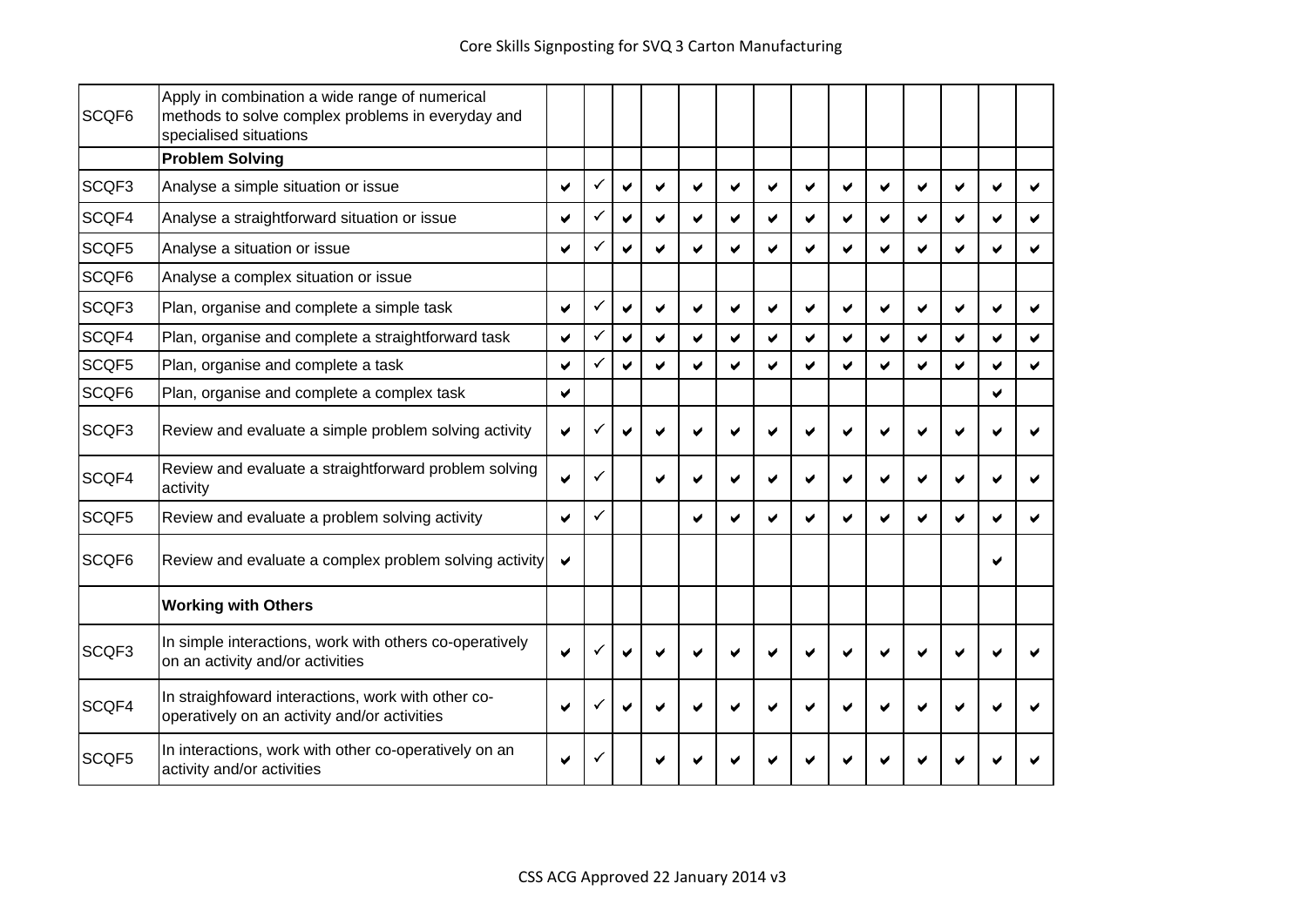| SCQF6 | In complex interactions, work with other co-operatively<br>on an activity and/or activities         |                       |   |                       |                       |   |   |                       |   |   |   |   |                       |   |  |
|-------|-----------------------------------------------------------------------------------------------------|-----------------------|---|-----------------------|-----------------------|---|---|-----------------------|---|---|---|---|-----------------------|---|--|
| SCQF3 | Review own work with others in a co-operative activity<br>and/or activities                         |                       |   |                       |                       |   |   |                       |   |   |   |   |                       |   |  |
| SCQF4 | Review work with others in a co-operative activity<br>and/or activities                             |                       | ✓ |                       |                       | ✔ | ✔ |                       |   | ✔ |   |   | $\blacktriangleright$ |   |  |
| SCQF5 | Review work with others in a co-operative activity<br>and/or activities                             |                       | ✓ |                       |                       | ✔ | ✔ |                       |   |   |   |   | M                     |   |  |
| SCQF6 | Review work with others in a co-operative activity<br>and/or activities                             |                       |   |                       |                       |   |   |                       |   |   |   |   |                       |   |  |
|       | <b>ICT</b>                                                                                          |                       |   |                       |                       |   |   |                       |   |   |   |   |                       |   |  |
| SCQF3 | Use ICT within simple tasks, to access information                                                  | ✔                     | ✓ | $\blacktriangledown$  | $\blacktriangledown$  | ✔ | ✔ | ✔                     | ✔ | V | ✔ | ✔ | ✔                     | ✔ |  |
| SCQF4 | USE ICT effectively to access information within a<br>range of straightforward tasks                | ✔                     |   | ✔                     |                       |   |   |                       |   |   |   |   |                       |   |  |
| SCQF5 | Use ICT independently, effectively and repsonsibly to<br>access information within a range of tasks |                       | ✓ | ✔                     |                       | ✔ |   |                       |   |   |   |   |                       |   |  |
| SCQF6 | Use ICT independently to carry out complex searches<br>accross a range of tasks                     |                       |   |                       |                       |   |   |                       |   |   |   |   |                       |   |  |
| SCQF3 | Use ICT to perform simple processing tasks                                                          | $\blacktriangleright$ | ✓ | $\blacktriangleright$ | $\blacktriangleright$ | ✔ | ✔ | $\blacktriangleright$ | ✔ | Ø | V | ✔ | $\blacktriangleright$ | ✔ |  |
| SCQF4 | Use ICT effectively to perform a range of<br>straightforward processing tasks                       |                       | ✓ | ✔                     |                       |   | ✔ |                       |   |   |   |   |                       |   |  |
| SCQF5 | Use ICT independently, effectively and responsibly to<br>carry out a range of processing tasks      |                       | ✓ | ✔                     |                       | ✔ | ✔ |                       |   |   |   |   |                       |   |  |
| SCQF6 | Use ICT independently to carry out a range of<br>processing tasks                                   | ✔                     | ✓ | ✔                     |                       | ✔ | v |                       |   |   |   |   |                       |   |  |
| SCQF3 | Read and use simple graphical information in familiar<br>everyday situations                        |                       |   |                       |                       |   |   |                       |   |   |   |   |                       |   |  |